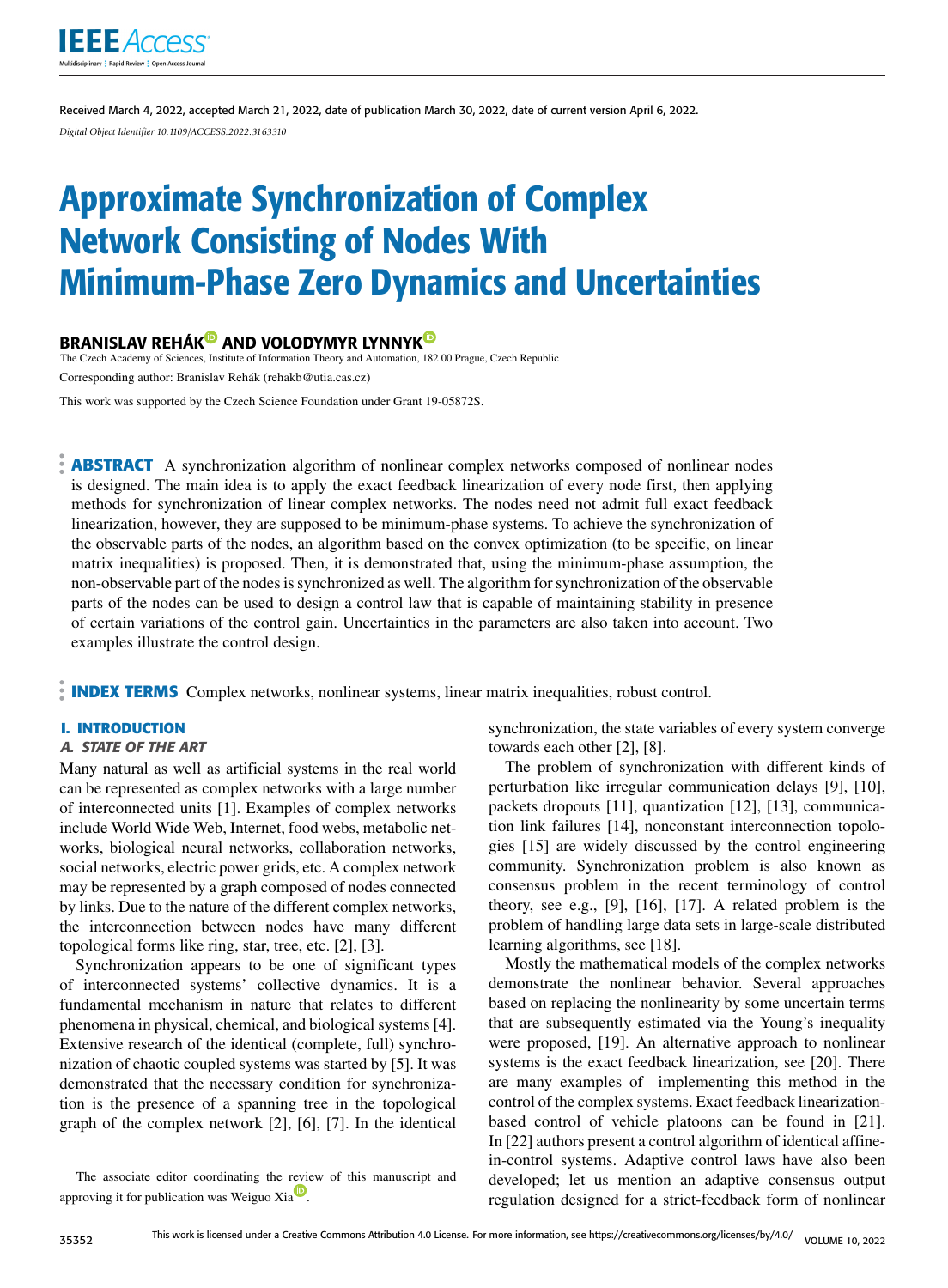systems in [23], [24]. The same problem of second-order nonlinear systems is treated in [25]. The consensus of nonlinear nodes using static output feedback is solved in [26]. Synchronization of complex networks with nontrivial zero dynamics, however, without taking uncertainties into account, was presented in [27]. This approach was applied to the synchronization of complex networks with nonlinear nodes with time delays in [28]. Since the Hindmarsh-Rose neuron is a minimum-phase system, the ideas from the aforementioned papers were applied to the design of the synchronization algorithm for a network composed of these neurons in [29]. Let us also mention the problem of multi-agent synchronization with non-constant topologies, studied e.g. in [15] where a resilient consensus is achieved under sampled signals.

The theory of large-scale systems is related to the problem of the synchronization of the complex network. The control algorithms for linear systems, where ''every subsystem is connected with every other'' (so-called symmetrically interconnected systems), can be found e.g. in [30], even for systems with delays in the control loop. The control of linear interconnected systems with a more general interconnection topology is presented in [31] while the control of nonlinear large-scale systems based on exact feedback linearization was studied in [32]. Some ideas of this paper are adopted here for the problem of the synchronization of complex networks.

A common advantage of the approaches developed in these papers is the independence of the control design complexity of the number of subsystems. To be specific, the control law is designed using a set of linear matrix inequalities (LMIs) so that complexity of this problem (measured as the dimension of the matrices involved) does not depend on the number of subsystems. This algorithm is based on the methods for the robust control of an uncertain linear system which is often solved using LMIs. Recently, the so-called descriptor approach was used for the solution of the robust control problem of linear systems with time delay, see e.g. [33], [34]. However, as pointed out in [35], the performance of this method is superior to the ''classical'' one, even in the case of delay-free systems. This approach is used in this paper.

In various control tasks, one cannot assume a precise value of the controller parameters due to implementation imprecision, changes in time, etc. Therefore, the non-fragile control was developed. Here, the control gain is designed so that stabilization of the controlled system is guaranteed even in the presence of the control gain variations. They can be caused e.g. by degradation in time, dependencies of the actuators or the controllers on temperature or other parameters of the environment etc. As such phenomena cannot be avoided, the control law must be designed so that it can guarantee the desired performance even in presence of these changes. These perturbations of the control gain can be additive or multiplicative - the latter case is considered in [36], [37] and also in this paper. The non-fragile networked systems control, with both additive as well as multiplicative variations of the control gain, is presented in [38].

Nonlinear complex networks are often encountered in practice. The purpose of the paper is to find an efficient synchronizing control for these systems. To be specific:

- To present an algorithm for synchronizing a complex network with identical nonlinear nodes based on the exact feedback linearization. As this procedure precisely matches the nonlinear terms in the node's description, the resulting algorithm will have performance superior to those algorithms based on approximative linearization of the node dynamics.
- Networks with nodes that have a nontrivial minimumphase zero dynamics are investigated, synchronization of this part is also proved. This is important since in practice, many networks are composed of devices described by systems with nontrivial zero dynamics.
- The synchronization is guaranteed even in the presence of perturbations of the control gain (non-fragile control design). Note that, from the practical point of view, these changes may encompass also changes in the actuators.

The results are achieved by combining the exact linearization with robust control methods. It is demonstrated that the zero synchronization error cannot be achieved in the presence of the disturbances. However, the norm of the error can be estimated. We believe this problem has not been studied in this setting so far.

Outline of the paper: in Section [II,](#page-1-0) basic notions from the graph theory are repeated, while Section [III](#page-2-0) describes the application of the exact linearization to the nodes and defines the uncertainties that can occur in the node description. The synchronization of the observable part using robust control methods is presented in the fourth section. The non-fragile controller design guaranteeing synchronization (up to an error due to uncertainties) is described in the fifth section. The sixth section contains proof of the synchronization of the nonobservable part. The Example section and conclusions follow. Some technical lemmas are concentrated in the Appendix.

## C. NOTATION

- 1) If *P* is a symmetric square matrix, then the inequality  $P > 0$  means matrix *P* is positive definite;
- 2) In matrices, the zero blocks are denoted by 0; dimensions of these blocks will be clear from the context;
- 3) The symbol  $I_m$  denotes the *m*-dimensional identity matrix; for brevity, *N*-dimensional identity matrix is denoted by *I*, for definition of *N*, see below;
- 4) The symbol diag $(\ldots)$  denotes a diagonal matrix composed of blocks in parentheses:  $diag(A, B)$  =  $\left(\begin{smallmatrix} A & 0 \\ 0 & B \end{smallmatrix}\right);$
- 5) The symbol  $L_f(h)$  denotes the following Lie derivative  $L_f h(x)$ :  $L_f h(x) = \nabla h(x) . f(x)$ .

# <span id="page-1-0"></span>**II. GRAPH THEORY**

Let us analyze a complex network which is composed of *N* identical nodes. Let  $f, g : \mathbb{R}^r \to \mathbb{R}^r$ ,  $h : \mathbb{R}^r \to \mathbb{R}$  be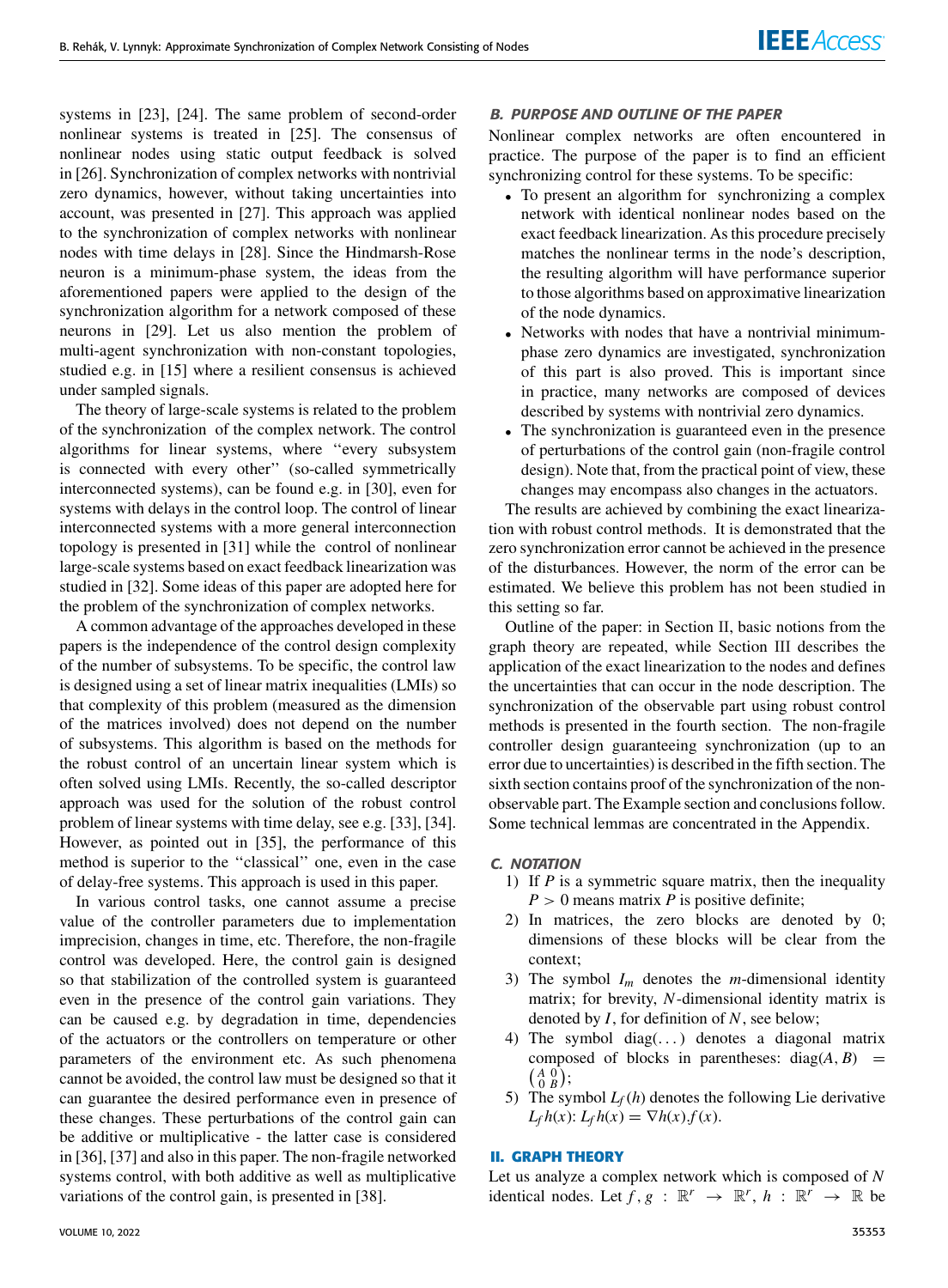sufficiently smooth functions,  $f(0) = 0$ ,  $h(0) = 0$ ,  $g(0) \neq$ 0 and *N* be a positive integer. Then, the *i*th node is defined by

<span id="page-2-2"></span>
$$
\begin{aligned} \dot{x}_i &= f(x_i) + g(x_i)u_i, x_i(0) = x_{i,0}, \\ y_i &= h(x_i), \end{aligned} \tag{1}
$$

for all  $i = 1, \ldots, N$ . Further assumptions about these functions are introduced in Section [III.](#page-2-0)

In the sequel, only the most essential facts from the graph theory used for the analysis of complex networks is presented; more details can be found in [17].

The nodes are denoted by integers from the set  $N =$  $\{1, \ldots, N\}$ . Let the set  $\mathbf{E} \subset \mathbf{N} \times \mathbf{N}$  be defined as follows:  $(i, j) \in \mathbf{E}$  if and only if the node *i* sends information to the node *j*. It is assumed that  $(i, i) \notin \mathbf{E}$ . The directed graph (or digraph) describing the topology of the node network is then defined as  $G = (N, E)$ . It contains no loops. An undirected graph is a directed graph satisfying the condition: for every  $i, j \in \mathbb{N}$  holds: if  $(i, j) \in \mathbb{E}$  then  $(j, i) \in \mathbb{E}$ .

In the sequel, only undirected graphs will be considered.

For any  $i \in \mathbb{N}$  define the set of neighbors of the node *i* (denoted by  $\mathcal{N}_i$ ) by  $\mathcal{N}_i = \{j \in \mathbb{N} \mid (j, i) \in \mathbf{E}\}.$ 

The *N* × *N*-dimensional *adjacency matrix*  $J = (e_{ij})$  is defined as  $J_{ii} = 1$  if and only if  $(i, j) \in E$ , otherwise  $J_{ij} = 0$ . Let us also define the Laplacian matrix *L* by  $L =$  $\text{diag}(\sum_{j=1}^{N} J_{1j}, \ldots, \sum_{j=1}^{N} J_{Nj}) - J.$ 

The graph **G** is said to *contain a spanning tree* if, for every  $i, j \in \mathbb{N}$ , there exists a directed path from the node *i* to *j*.

The following result can be found in [39]:

*Lemma 1: If the undirected graph* **G** *contains a spanning tree, then* 0 *is a simple eigenvalue of the Laplacian matrix L* corresponding to the eigenvector  $\mathbf{e} = (1, \ldots, 1)^T \in \mathbb{R}^N$ . *Moreover, there exist an orthogonal matrix T and a diagonal matrix*  $\Delta$  *such that* 

$$
T^T L T = \Delta. \tag{2}
$$

Let **e** =  $(1, \ldots, 1)^T \in \mathbb{R}^N$ . Then the following corollary holds:

<span id="page-2-7"></span>*Corollary 1: Under the assumptions of Lemma [1,](#page-2-1) one has*

<span id="page-2-6"></span>
$$
L\mathbf{e} = 0.\tag{3}
$$

Without loss of generality, it is possible to assume that  $\Delta =$  $diag(0, d_1, \ldots, d_{N-1})$  where  $d_i$  are constants satisfying  $0 <$  $d_1 \leq \cdots \leq d_{N-1}$ .

Let  $\bar{x} = \frac{1}{N} \sum_{i=1}^{N} x_i$ . The solution of the synchronization problem means finding a control *u<sup>i</sup>* guaranteeing

$$
\lim_{t \to \infty} \sum_{i=1}^{N} \|x_i(t) - \bar{x}(t)\| = 0.
$$
 (4)

Unfortunately, it is difficult to achieve this goal in the presence of uncertainties. Instead, the goal to achieve is defined as follows: we aim to find control signals  $u_i$  so that there exist a class-K function  $\beta_1$  and a class-KL function  $\beta_2$  so that

$$
\sum_{i=1}^{N} \|x_i(t) - \bar{x}(t)\| \le \beta_2(\|x(0)\|, t) + \beta_1(\bar{x}).
$$
 (5)

The most important constraint is that the control signal *u<sup>i</sup>* is computed from the *i*th node's state and the states of its neighbors

#### <span id="page-2-0"></span>**III. EXACT FEEDBACK LINEARIZATION**

The details about the exact feedback linearization and definition of the relative degree and zero dynamics are extensively covered by [20].

*Assumption 1: System [\(1\)](#page-2-2) has relative degree*  $n \leq r$ *.* 

Thus, there exists an integer  $n \leq r$  satisfying

1)  $L_g L_f^{n-1} h(x)(0) \neq 0$ ,

2) for all  $j = 1, ..., n - 2$  holds  $L_g L_f^j$  $f_t^f h(x)(0) = 0.$ 

The *i*th node is transformed by the nonlinear state transformation  $\mathcal{T} : \mathbb{R}^r \to \mathbb{R}^r$  by  $\mathcal{T}(x_i) = \xi'_i$  where

<span id="page-2-5"></span>
$$
\xi'_{i,1} = h(x_i),\tag{6}
$$

$$
\xi'_{i,2} = L_f h(x_i),\tag{7}
$$

$$
\vdots
$$
\n
$$
\xi'_{i,n} = L_g L_f^{n-1} h(x_i) u_i - L_f^n h(x_i),
$$
\n(8)

$$
\xi'_{i,m} = x_{i,m}, \; m = n+1, \ldots, r. \tag{9}
$$

Let us also define vectors 
$$
\xi''
$$
,  $\eta''$ 

$$
\xi_i'' = (\xi_{i,1}', \dots, \xi_{i,n}')^T, \quad \eta_i'' = (\xi_{i,n+1}', \dots, \xi_{i,r}')^T, \n\phi(\xi_i', \eta_i', v_i) = (f_{n+1}(x_i, u_i), \dots, f_r(x_i, u_i))^T.
$$

The vector  $\xi_i''$  is called the *observable part*. The remaining states  $\eta''_i$  are called *non-observable part*.

<span id="page-2-1"></span>In the next step, the following transformation of the control is defined as

<span id="page-2-3"></span>
$$
v_i = L_g L_f^{n-1} h(x_i) u_i - (L_f^n h(x_i) - L_f^n h(x_i)(0)).
$$
 (10)

We define functions  $\Psi : \mathbb{R}^n \to \mathbb{R}, \Phi_1 : \mathbb{R}^n \to \mathbb{R}, \Phi : \mathbb{R}^n \to$ *R* and matrices  $A \in \mathbb{R}^{n \times n}$ ,  $B \in \mathbb{R}^{n \times 1}$  as

$$
\Psi(\xi_i'', \eta_i'') = L_g L_f^{n-1} h(\mathcal{T}^{-1}(\xi_i'')), \qquad (11)
$$

$$
\Phi_1(\xi_i'', \eta_i'') = L_f^n h(\mathcal{T}^{-1}(\xi_i'')), \qquad (12)
$$

$$
\Phi(\xi_i'', \eta_i'') = \Phi_1(\xi_i'', \eta_i'') - \Phi_1(0)\xi_i'', \qquad (13)
$$

$$
A = \begin{pmatrix} 0 & 1 & \dots & 0 \\ \vdots & \vdots & \ddots & \vdots \\ 0 & 0 & \dots & 1 \\ \Phi_1(0) & \end{pmatrix}, \quad B = \begin{pmatrix} 0 \\ \vdots \\ 0 \\ 1 \end{pmatrix}.
$$

This implies that the *i*th node obeys the equation

$$
\dot{\xi}'_i = \begin{pmatrix} \dot{\xi}''_i \\ \dot{\eta}''_i \end{pmatrix} = \begin{pmatrix} A\xi'' + Bv_i \\ \phi(\xi'', \eta''_i, v_i) \end{pmatrix}
$$
(14)

Relation [\(10\)](#page-2-3) can be expressed as

<span id="page-2-4"></span>
$$
u_i = \frac{1}{\Psi(\xi_i'', \eta_i'')} \Big( v_i + (\Phi(\xi_i'', \eta_i'') - \Phi(0)\xi') \Big) \qquad (15)
$$

where function  $v_i$  – the control signal in the transformed coordinates – is designed in the sequel. It will be shown that this control signal depends on  $\xi_i$  and  $\xi_j$  for all neighboring nodes.

The control law [\(15\)](#page-2-4) is implemented. Note, however, that the nonlinear terms in [\(15\)](#page-2-4) should exactly match the corresponding terms in [\(8\)](#page-2-5). However, this might not always be the case as this typically requires precise knowledge of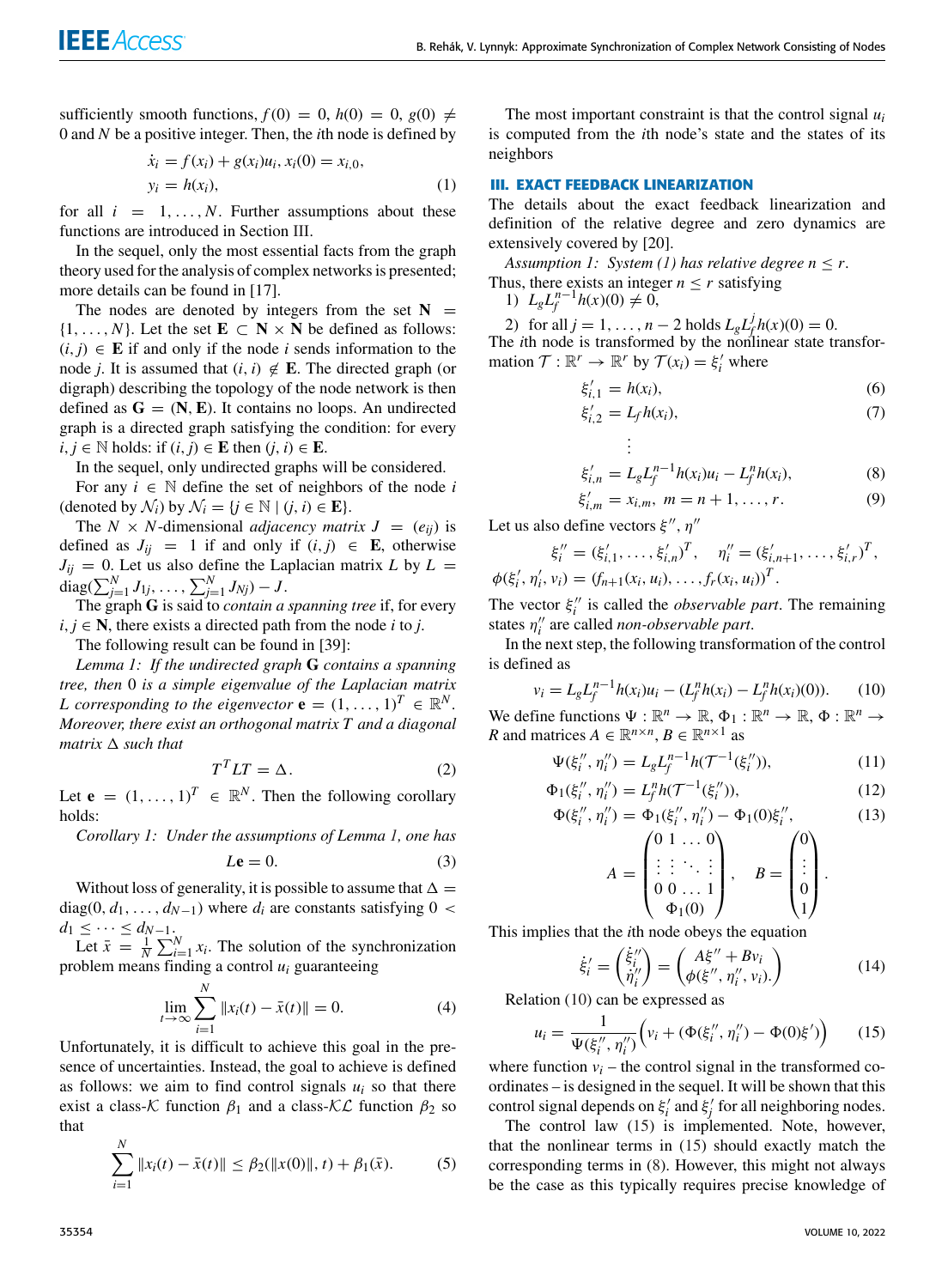system's parameters. Hence an uncertainty in the function  $\Phi$ can appear.

In particular, function  $\Phi$  is decomposed as  $\Phi = \Phi_n + \widetilde{\Phi}$ where  $\Phi_n$  is the "nominal part" - this function is known, it is used to compute the controller etc. On the other hand,  $\widetilde{\Phi}$  is the unmodeled dynamics that will be treated as uncertainty. The function  $\Psi$  is decomposed analogously as  $\Psi = \Psi_n + \widetilde{\Psi}.$ 

Due to the presence of uncertainties, the control applied to the system is not the one given by [\(15\)](#page-2-4) but

<span id="page-3-0"></span>
$$
u_{i,n} = \frac{1}{\Psi_n(\xi_i'', \eta_i'')} \Big( v_i + (\Phi_n(\xi_i'', \eta_i'') - \Phi_n(0)\xi_i') \Big). \quad (16)
$$

Then the observable part of the transformed system reads

<span id="page-3-2"></span>
$$
\dot{\xi}_i'' = A \xi_i'' + \Psi(\xi_i'', \eta_i'') u_{i,n} - (\Phi(\xi_i'', \eta_i'') - \Phi(0)\xi_i'). \quad (17)
$$

Substituting [\(16\)](#page-3-0) into this equation yields

<span id="page-3-1"></span>
$$
\dot{\xi}_i'' = A\xi_i'' + B\Big(\frac{\Psi(\xi_i'', \eta_i'')}{\Psi_n(\xi_i'', \eta_i'')} v_i + \frac{\Psi(\xi_i'', \eta_i'')}{\Psi_n(\xi_i'', \eta_i'')} (\Phi_n(\xi_i'', \eta_i'') - (\Phi(\xi_i'', \eta_i'')) - \frac{\Psi(\xi_i'', \eta_i'')}{\Psi_n(\xi_i'', \eta_i'')} \Phi_n(0)\xi_i' - \Phi(0)\xi_i'\Big).
$$
(18)

Denote  $\widetilde{\Psi}(\xi_i'', \eta_i'') = \Psi(\xi_i'', \eta_i'') - \Psi_n(\xi_i'', \eta_i''), \widetilde{\Phi}(\xi_i'', \eta_i'') =$  $\Phi(\xi''_i, \eta''_i) - \Phi_n(\xi''_i, \eta''_i)$ . Then [\(18\)](#page-3-1) reads

$$
\dot{\xi}''_i = A\xi''_i + Bv_i + B\frac{\tilde{\Psi}(\xi''_i, \eta''_i)}{\Psi_n(\xi''_i, \eta''_i)} v_i + B\Big(\frac{\tilde{\Psi}(\xi''_i, \eta''_i)}{\Psi_n(\xi''_i, \eta''_i)} \Phi_n(\xi'', \eta'') + (1 + \frac{\tilde{\Psi}(\xi''_i, \eta''_i)}{\Psi_n(\xi''_i, \eta''_i)} )\tilde{\Phi}(\xi''_i, \eta''_i) -\frac{\tilde{\Psi}(\xi''_i, \eta''_i)}{\Psi_n(\xi''_i, \eta''_i)} \Phi_n(0)\xi' - (1 + \frac{\tilde{\Psi}(\xi''_i, \eta''_i)}{\Psi_n(\xi''_i, \eta''_i)}) \tilde{\Phi}(0)\xi').
$$
\n(19)

The terms containing  $\widetilde{\Psi}$  and  $\widetilde{\Phi}$  can be regarded as uncertainty. It is assumed that there exist  $n \times n$ -dimensional matrices  $D_1, E_1, D_2, E_2, D_3, E_3$  and, for every  $i = 1, ..., N$ measurable matrix-valued functions  $F_{1,i}$ ,  $F_{2,i}$ ,  $F_{3,i}$  defined on  $[0, \infty)$  such that  $\|F_{j,i}(t)\| \leq 1$  for all  $t \in [0, \infty)$ , all  $j = 1, 2, 3$  and all  $i = 1, \ldots, N$  and, moreover, the following holds:

$$
D_1F_{1,i}(t)E_1\xi'' + D_3F_{3,i}(t)E_3\eta''
$$
  
\n
$$
= B\Big(\frac{\tilde{\Psi}(\xi_i'', \eta_i'')}{\Psi_n(\xi_i'', \eta_i'')} \Phi_n(\xi'', \eta'')
$$
  
\n
$$
+ (1 + \frac{\tilde{\Psi}(\xi_i'', \eta_i'')}{\Psi_n(\xi_i'', \eta_i'')}) \tilde{\Phi}(\xi_i'', \eta_i''),
$$
  
\n
$$
- \frac{\tilde{\Psi}(\xi_i'', \eta_i'')}{\Psi_n(\xi_i'', \eta_i'')} \Phi_n(0)\xi' - (1 + \frac{\tilde{\Psi}(\xi_i'', \eta_i'')}{\Psi_n(\xi_i'', \eta_i'')}) \tilde{\Phi}(0)\xi'\Big)
$$
  
\n
$$
D_2F_{2,i}(t)E_2 = B\frac{\tilde{\Psi}(\xi_i'', \eta_i'')}{\Psi_n(\xi_i'', \eta_i'')}.
$$
  
\nThe, Eq. (17) reads  
\n
$$
\dot{\xi}_i'' = A\xi_i'' + Bv_i + D_1F_{1,i}(t)E_1\xi_i''
$$
  
\n
$$
+ D_2F_{2,i}(t)E_2v_i + D_3F_{3,i}(t)E_3\eta_i''
$$
 (20)

and, if the control of the *i*th subsystem is  $v_i = K \xi''_i$  for some matrix  $K$ , the overall system can be written in form

<span id="page-3-3"></span>
$$
\dot{\xi}'' = (I \otimes A)\xi'' + (L \otimes BK)\xi''
$$
  
+  $(I \otimes D_1)\text{diag}(F_{11}(t), ..., F_{1N}(t))(I \otimes E_1)\xi''$   
+  $(I \otimes D_2)\text{diag}(F_{21}(t), ..., F_{2N}(t))(L \otimes E_2K)\xi''$   
+  $(I \otimes D_3)\text{diag}(F_{31}(t), ..., F_{3N}(t))(I \otimes E_3)\eta''$ . (21)

*Remark 1: Denote*  $\bar{\xi} = e \otimes \frac{1}{N} \sum_{i=1}^{N} \xi_i''$ . With [\(3\)](#page-2-6), one can *rewrite Eq.* [\(21\)](#page-3-3) *as*

<span id="page-3-4"></span>
$$
\dot{\xi}'' = (I \otimes A)\xi'' + (L \otimes BK)(\xi'' - 1 \otimes \bar{\xi})
$$
  
+  $(I \otimes D_1)\text{diag}(F_{11}(t), ..., F_{1N}(t))(I \otimes E_1)\xi''$   
+  $(I \otimes D_2)\text{diag}(F_{21}(t), ..., F_{2N}(t))(L \otimes E_2K)$   
×  $(\xi'' - \mathbf{e} \otimes \bar{\xi})$   
+  $(I \otimes D_3)\text{diag}(F_{31}(t), ..., F_{3N}(t))(I \otimes E_3)\eta''$ . (22)

# <span id="page-3-5"></span>**IV. SYNCHRONIZATION IN THE OBSERVABLE PART** A. AVERAGE DYNAMICS

The uncertainties are not supposed, in general, to be equal for all nodes. Hence symmetry in the complex network is violated. This, in turn, is reflected into a steady error whose magnitude depends on the dynamics of the nodes' average.

Due to Corollary [1,](#page-2-7) matrix *L* has a simple eigenvalue 0, its corresponding eigenvector is **e**. Define  $M = I - \frac{1}{N}$ **ee**<sup>*T*</sup>. Then, the vector  $\xi$  defined as

$$
\xi = (M \otimes I_n)\xi''
$$
 (23)

is called disagreement dynamics.

For  $k = 1, 2, 3$  denote

$$
\tilde{F}_k(t) = \frac{1}{N} \mathbf{e} \otimes (F_{k1}(t), \dots, F_{kN}(t)),
$$
\n
$$
\bar{F}_k(t) = I \otimes \frac{1}{N} \sum_{j=1}^N F_{kj}(t),
$$
\n
$$
\hat{F}'_k(t) = \text{diag}(F_{k1}(t), \dots, F_{kN}(t)),
$$
\n
$$
\hat{F}_k(t) = \hat{F}'_k(t) - \tilde{F}_k(t).
$$

Note that, if  $F_{k1}(t) = \cdots = F_{kN}(t)$  for some k, then  $\hat{F}_k(t) = 0.$ 

Using these functions, one can derive differential equations that govern the dynamics of  $\bar{\xi}$  and  $\xi$ . First, let us introduce the following notation.

$$
\omega_1 = -\left(I \otimes D_1 \bar{F}_1(t)E_1\right)(\mathbf{e} \otimes \bar{\xi}'') - \left(I \otimes D_2 \bar{F}_2(t)\right)
$$
  
\n
$$
\times (L \otimes E_2 K)(\mathbf{e} \otimes \bar{\xi}'') - \left(I \otimes D_3 \bar{F}_3(t)E_3\right)(\mathbf{e} \otimes \bar{\eta}'')
$$
  
\n
$$
= -\left(I \otimes D_1 \bar{F}_1(t)E_1\right)(\mathbf{e} \otimes \bar{\xi}'')
$$
  
\n
$$
- \left(I \otimes D_3 \bar{F}_3(t)E_3\right)(\mathbf{e} \otimes \bar{\eta}'')
$$
  
\n
$$
\omega_2 = \left(I \otimes D_1\right)\hat{F}_1'(t)(I \otimes E_1)\right)(\mathbf{e} \otimes \bar{\xi}'') + \left(I \otimes D_2\right)\hat{F}_2'(t)
$$
  
\n
$$
\times (L \otimes E_2 K)\right)\mathbf{e} \otimes \bar{\xi}''
$$
  
\n
$$
+ \left(I \otimes D_3\right)\hat{F}_3'(t)(I \otimes E_3)\right)(\mathbf{e} \otimes \bar{\eta}'')
$$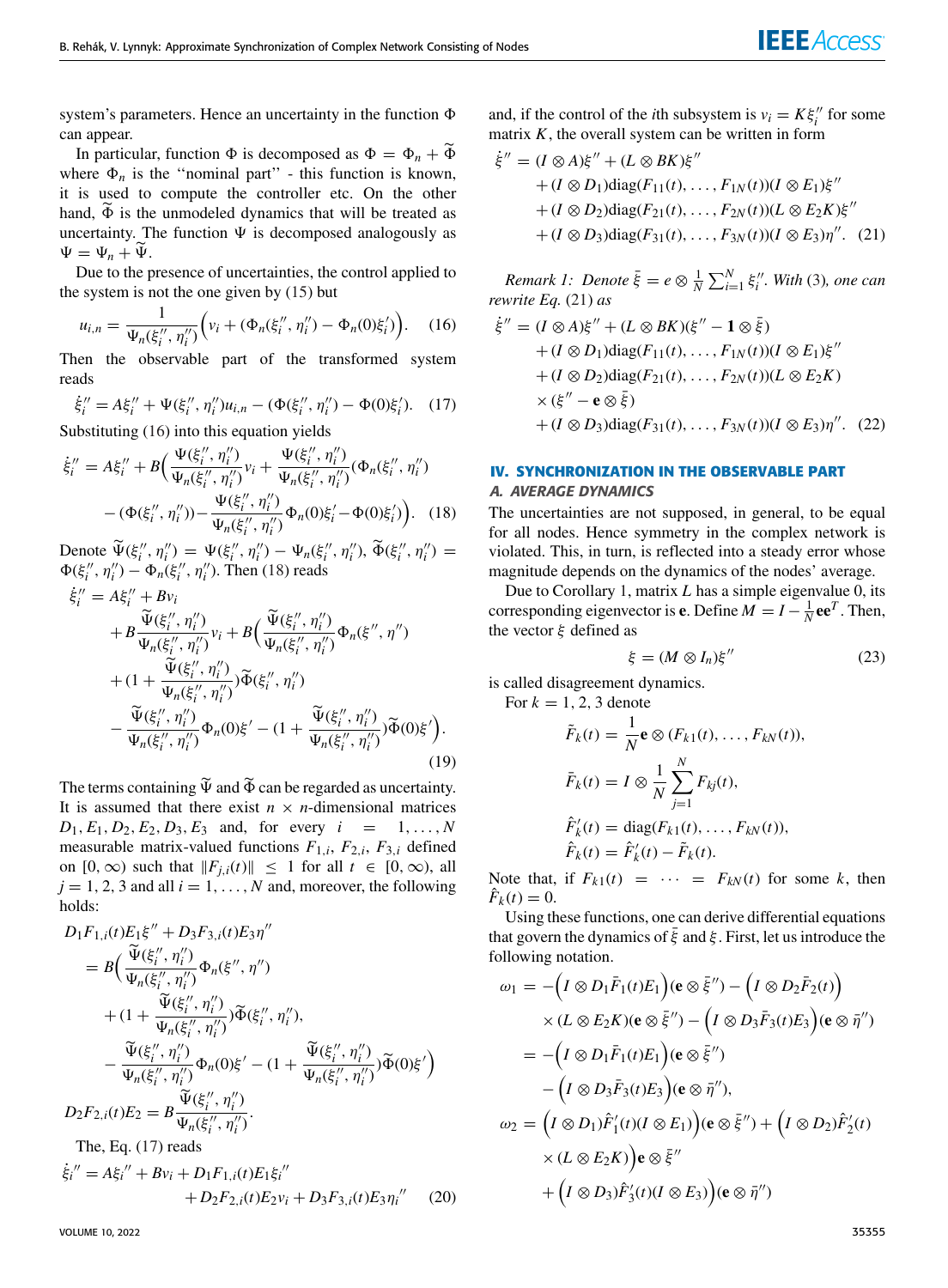$$
= (I \otimes D_1)\hat{F}'_1(t)(I \otimes E_1)(\mathbf{e} \otimes \bar{\xi}'')
$$
  
+ 
$$
(I \otimes D_3)\hat{F}'_3(t)(I \otimes E_3)(\mathbf{e} \otimes \bar{\eta}''),
$$
  

$$
\omega = \omega_1 + \omega_2.
$$

The second and fourth equalities are due to [\(3\)](#page-2-6).

*Remark 2: If*  $F_{11}(t) = \cdots = F_{1N}(t)$  *and*  $F_{31}(t) = \cdots =$  $F_{3N}(t)$  *then*  $\omega(t) = 0$ *.* Then, from Eq. [\(21\)](#page-3-3) can be inferred

<span id="page-4-0"></span>
$$
\dot{\xi}_i = \dot{\xi}_i'' - \mathbf{e} \otimes \dot{\xi}''
$$
\n(24)

$$
\dot{\bar{\xi}}'' = (I \otimes A + L \otimes BK)\mathbf{e} \otimes \bar{\xi}'' + (I \otimes D_1)\tilde{F}_1(t) \qquad (25)
$$

$$
\times (I \otimes E_1)\xi + (I \otimes D_2)\tilde{F}_2(t)(L \otimes E_2K)\xi
$$
  
+ 
$$
(I \otimes D_3)\tilde{F}_3(t)(I \otimes E_3)\eta + (I \otimes D_1\tilde{F}_1(t)E_1)
$$
  

$$
\times (\mathbf{e} \otimes \tilde{\xi}'') + (I \otimes D_2\tilde{F}_2(t))(L \otimes E_2K)(\mathbf{e} \otimes \tilde{\xi}'')
$$
  
+ 
$$
(I \otimes D_3\tilde{F}_3(t)E_3)(\mathbf{e} \otimes \tilde{\eta}''),
$$
  

$$
\dot{\xi} = (I \otimes A + L \otimes BK)\xi + (I \otimes D_1)\hat{F}_1(t)(I \otimes E_1)\xi
$$
  
+ 
$$
(I \otimes D_2)\hat{F}_2(t)(L \otimes E_2K)\xi
$$
  
+ 
$$
(I \otimes D_3)\hat{F}_3(t)(I \otimes E_3)\eta + \omega.
$$
 (26)

Due to the last three terms in [\(26\)](#page-4-0), one cannot expect full synchronization.

#### B. CONTROL FOR UNCERTAIN COMPLEX NETWORKS

Let us introduce an LMI problem whose solution can be used to guarantee the approximate synchronization of the original system.

Consider system [\(26\)](#page-4-0).

Let  $\alpha > 0$  be a scalar. Consider matrices  $\bar{P}, Q \in \mathbb{R}^{n \times n}$ ,  $Y \in \mathbb{R}^{m \times n}$ ,  $\overline{P} = \overline{P}^T$ ,  $\overline{P} > 0$ , *Q* nonsingular, and positive scalars  $\gamma_i$  ( $i = 1, ..., 5$ ) and  $\varepsilon$ . With these matrices, define matrices  $\sigma_{ii}$  (*i*, *j* = 1, 2) by

<span id="page-4-2"></span> $\sigma_{11} = AQ + BY + Q^{T}A^{T} + Y^{T}B^{T} + \gamma_{1}D_{1}D_{1}^{T} + \gamma_{2}D_{2}D_{2}^{T}$ ,  $\sigma_{12} = \bar{P} - Q + \varepsilon (Q^T A^T + Y^T B^T),$  $\sigma_{22} = \varepsilon \left(-Q - Q^T + \gamma_3 D_1 D_1^T + \gamma_4 D_2 D_2^T\right),$ 

and matrix 
$$
\Sigma
$$
 by

$$
\Sigma(A, B, D_1, E_1, D_2, E_2, D_3, Y, \overline{P}, Q, \gamma_1, \gamma_2, \gamma_3, \gamma_4, \gamma_5, \varepsilon)
$$
  

$$
\left(\begin{array}{cccccc}\n\sigma_{11} & \sigma_{12} & E^T & Y^T \overline{E}^T & E^T & Y^T \overline{E}^T & D_3 & I_n & 0 & 0 & Q^T \\
0 & 0 & 0 & 0 & 0 & Q^T\n\end{array}\right)
$$

$$
= \begin{pmatrix}\n\sigma_{11} & \sigma_{12} & E^T & Y^T \bar{E}^T & E^T & Y^T \bar{E}^T & D_3 & I_n & 0 & 0 & Q^T \\
\ast & \sigma_{22} & 0 & 0 & 0 & 0 & 0 & 0 & 0 & 0 \\
\ast & \ast & -\gamma_1 I_n & 0 & 0 & 0 & 0 & 0 & 0 & 0 \\
\ast & \ast & \ast & -\gamma_2 I_n & 0 & 0 & 0 & 0 & 0 & 0 \\
\ast & \ast & \ast & \ast & \ast & -\gamma_3 I_n & 0 & 0 & 0 & 0 & 0 \\
\ast & \ast & \ast & \ast & \ast & \ast & \ast & \ast & -\gamma_5 I_n & 0 & 0 & 0 \\
\ast & \ast & \ast & \ast & \ast & \ast & \ast & \ast & \ast & -\gamma_5 I_n & 0 & 0 & 0 \\
\ast & \ast & \ast & \ast & \ast & \ast & \ast & \ast & \ast & \ast & \ast & -\gamma_5 I_n & 0 \\
\ast & \ast & \ast & \ast & \ast & \ast & \ast & \ast & \ast & \ast & \ast & \ast & \ast\n\end{pmatrix}
$$
\n
$$
(27)
$$

*Lemma* 2: *Consider system* [\(26\)](#page-4-0) *and a scalar*  $\alpha > 0$ *.* Assume there exist matrices P, Q, Y as described above and *positive scalars*  $\gamma_i$  ( $i = 1, \ldots, 5$ ) and  $\varepsilon$  *so that LMIs* 

 $0 > \Sigma(A, B, D_1, E_1, D_2, E_2, D_3, d_1, Y, \overline{P}, Q, \gamma_1, \gamma_2, \gamma_3, \gamma_4, \gamma_5, \varepsilon),$  $0 > \Sigma(A, B, D_1, E_1, D_2, E_2, D_3, d_{N-1}Y, \overline{P}, Q, \gamma_1, \gamma_2, \gamma_3, \gamma_4, \gamma_5, \varepsilon)$ *hold.* Let  $K = YQ^{-1}$ . Then there exist constants  $c_1 > 0$ , *c*<sup>2</sup> > 0*, c*<sup>3</sup> > 0 *such that, for the derivative of functional*

<span id="page-4-1"></span>
$$
V_{\xi}(\xi) = \xi^{T} (I \otimes \overline{P}) \xi \text{ along trajectories of (26) holds}
$$

$$
\dot{V}_{\xi} \le -c_{1} V_{\xi}(\xi) + c_{2} \|\eta\|^{2} + c_{3} \|\omega\|^{2}. \tag{28}
$$

For the proof, see Appendix, part B, Lemma 53.

# **V. NON-FRAGILE CONTROL**

The results of the previous section were derived for the uncertainties after applying the exact feedback linearization. Even though the structure of many systems, e.g., in robotics, allows exact feedback linearization so that the uncertain terms appear in the last step only, and therefore the definition of the uncertainties  $\widetilde{\Phi}$  and  $\widetilde{\Psi}$  is straightforward. The application of this method on general uncertain systems is connected with problems. However, the above considerations can be applied to the non-fragile synchronization of the complex network.

In many cases, the control gain can also be affected by fluctuations. In this case, it is natural to design the control law so that the control performs adequately even in the presence of these fluctuations. In the case of complex networks, the ''nominal'' control gain is equal for all nodes. However, the fluctuations differ.

The above considerations lead to the design of the so-called non-fragile control. For the *i*th node, the control  $v_i$  is defined as

$$
v_i = ((I_n + \Delta_{K,i}(t))K) \sum_{j=1}^{N} l_{ij} \xi_j''
$$
 (29)

where *K* is the control gain to be defined,  $\Delta_{K,i}(t)$  is its multiplicative perturbation. It is assumed that the perturbations can be expressed as

$$
\Delta_{K,i} = D_K F_{K,i}(t) E_K,\tag{30}
$$

where  $D_K$ ,  $E_K$  are known matrices of appropriate dimension, equal for every node, and  $F_{K,i}(t)$  are measurable matrix-valued functions so that  $||F_{K,i}|| \leq 1$ .

For the simplicity, we assume  $\widetilde{\Phi} = 0$  as well as  $\widetilde{\Psi} = 0$ . Then

$$
\dot{\xi}'' = A\xi'' + B(I_n + D_K F_{K,i}(t)E_K)K \sum_{j=1}^{N} l_{ij}\xi_j''
$$
 (31)

hence the dynamics of the complex network obeys the following equation

$$
\dot{\xi}'' = \left(I \otimes A + L \otimes BK + (I_N \otimes BD_K)\right) \times \text{diag}(F_{K,1}(t), \dots, F_{K,N}(t))(L \otimes E_K K)\right)\xi'' \quad (32)
$$

and, finally, it has the same form as [\(22\)](#page-3-4) where  $D_1 = 0$ ,  $E_1 =$ 0,  $D_2 = D_K$ ,  $E_2 = E_K$ ,  $D_3 = 0$ ,  $E_3 = 0$ ,  $F_{1,i}(t) = 0$ ,  $F_{2,i}(t) = F_{K,i}(t), F_{3,i}(t) = 0$  for all  $i = 1, ..., N$  and all  $t > 0$ .

If we define  $\bar{F}_K(t) = \frac{1}{N} \sum_{j=1}^{N} F_{K,j}(t)$ ,  $\tilde{F}_K(t) = \frac{1}{N} \mathbf{e} \otimes (F_{K,1}(t), \ldots, F_{K,N}(t)),$  $\hat{F}_{K,k}(t) = \text{diag}(F_{K,1}(t), \dots, F_{K,N}(t)) - \tilde{F}_K(t).$ Then  $\omega = -\left(I \otimes D_2\right)\hat{F}_2'(t)(L \otimes E_2 K)\right)\bar{\xi}''$ . Note that, if all variations of  $\hat{K}$  are equal  $(F_{K,1}(t)) = \cdots = F_{K,N}(t)$  for all  $i = 1, \ldots, N$  and all  $t \ge 0$ ), then  $\omega = 0$ .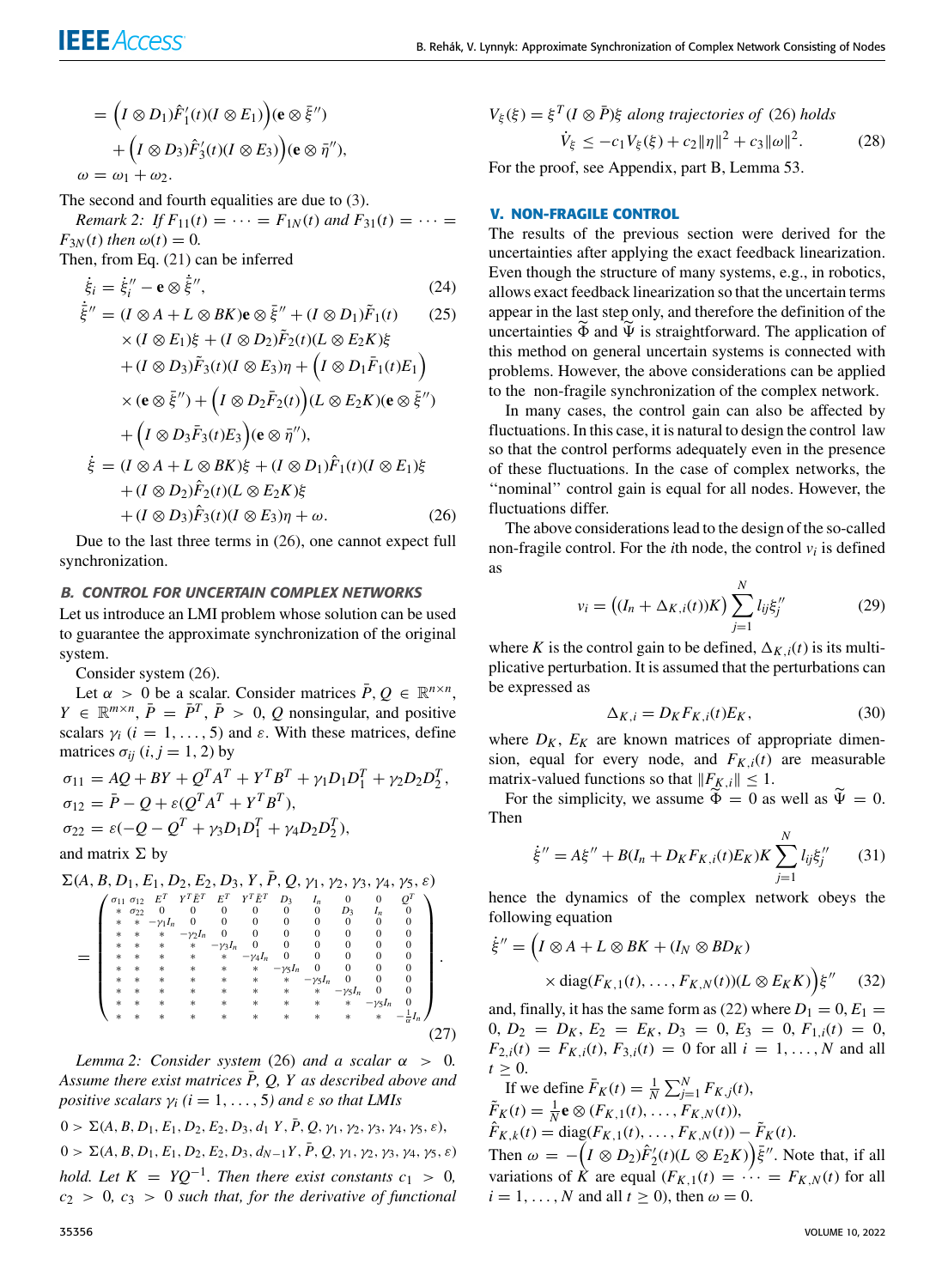# **VI. CONVERGENCE IN THE NON-OBSERVABLE PART**

The synchronization of the observable part has been studied so far. This section demonstrates that synchronization is also achieved for the non-observable parts of the nodes.

First, note that the zero dynamics reads

<span id="page-5-0"></span>
$$
\dot{\eta} = \phi(0, \eta, 0) \tag{33}
$$

with a continuous function  $\phi$  satisfying  $\phi(0, 0, 0)$ 0. As assumed, nodes are exponentially minimum-phase systems, thus [\(33\)](#page-5-0) is exponentially stable. Denote  $U =$  $\frac{\partial \phi}{\partial \eta}$  (0, 0, 0); for the triple  $(\zeta, \eta, v)$  define function  $\Delta_{\eta}(\zeta, \eta, v)$ by  $\Delta_{\eta}(\zeta, \eta, v) = \frac{\partial \phi}{\partial \eta}(\zeta, \eta, v) - U$ . Since  $\phi(0, 0, 0) = 0$ , one has  $\Delta_n(0, 0, 0) = 0$ . Moreover, for any  $a > 0$  there exists a neighborhood  $U_a$  of the origin enjoying the following property: for any  $(\zeta, \eta, v) \in \mathcal{U}_a$  holds  $\|\Delta_{\eta}(\zeta, \eta, v)\| \leq a$ . Define also  $\bar{\eta} = \frac{1}{N} \sum_{i=1}^{N} \eta_i$ .

<span id="page-5-8"></span>*Lemma 3: Assume matrix R > 0 and scalar*  $\alpha_{\eta}$  > 0 *satisfy*

<span id="page-5-1"></span>
$$
RU + U^T R = -\alpha_{\eta}I,\tag{34}
$$

*Let a positive scalar*  $\mu$  *satisfy*  $\mu \|P\| \in (0, \alpha_n)$  *and let the relation*

<span id="page-5-2"></span>
$$
\|\Delta_{\eta}(\zeta_k(t), \eta_k(t), \nu_k(t))\| \le \mu \tag{35}
$$

*hold for all t* > 0 *and*  $k \in \{1, ..., N\}$ *. Moreover, assume existence of a scalar*  $\kappa > 0$  *such that for all*  $(\zeta', \eta, v') \in \mathcal{U}_{\mu}$ ,  $(\zeta'', \eta, v'') \in \mathcal{U}_{\mu}$ :

<span id="page-5-4"></span>
$$
\|\phi(\zeta', \eta, \nu') - \phi(\zeta'', \eta, \nu'')\| \le \kappa(\|\zeta' - \zeta''\| + \|\nu' - \nu''\|).
$$
\n(36)

*Then, there exist constants*  $c'_1 > 0$ ,  $c'_2 > 0$  *such that, for the functional*  $V_{\eta}$  *defined by*  $\hat{V}_{\eta} = \sum_{i=1}^{N} (\eta_i - \bar{\eta})^T R(\eta_i - \bar{\eta})$ *holds*

<span id="page-5-7"></span>
$$
\dot{V}_{\eta} \le -c_1' V_{\eta}(\eta) + c_2' V_{\xi}(\xi). \tag{37}
$$

*Proof:* For the derivative of *V*<sup>η</sup> holds

<span id="page-5-3"></span>
$$
\dot{V}_{\eta} = \sum_{i=1}^{N} (\eta_i - \bar{\eta})^T R \Big( \phi(\zeta_i, \eta_i, v_i) - \phi(\bar{\zeta}, \bar{\eta}, \bar{v}) \Big)
$$
\n
$$
= \sum_{i=1}^{N} (\eta_i - \bar{\eta})^T R \Big( \phi(\zeta_i, \eta_i, v_i) - \phi(\zeta_i, \bar{\eta}, v_i) \Big)
$$
\n
$$
+ (\eta_i - \bar{\eta})^T R \Big( \phi(\zeta_i, \bar{\eta}, v_i) - \phi(\bar{\zeta}, \bar{\eta}, \bar{v}) \Big). \quad (38)
$$

First, an estimate of the term  $(\eta_i - \bar{\eta})^T R \Big( \phi(\zeta_i, \eta_i, v_i) \phi(\zeta_i, \bar{\eta}, v_i)$  is derived. To proceed, note that

<span id="page-5-5"></span>
$$
(\eta_i - \bar{\eta})^T R \Big( \phi(\zeta_i, \eta_i, \nu_i) - \phi(\zeta_i, \bar{\eta}, \nu_i) \Big)
$$
  
= 
$$
(\eta_i - \bar{\eta})^T R \frac{\partial \phi}{\partial \eta} (\tilde{\zeta}, \tilde{\eta}, \tilde{\nu}) (\eta_i - \bar{\eta})
$$
 (39)

with some (unknown) values  $\tilde{\zeta}_i$ ,  $\tilde{\eta}_i$ ,  $\tilde{\nu}_i$ . Due to the assumption,

$$
\frac{\partial \phi}{\partial \eta}(\tilde{\xi}_i, \tilde{\eta}_i, \tilde{\nu}_i)(\eta_i - \bar{\eta}) = U(\eta_i - \bar{\eta}) + \Delta_{\eta}(\tilde{\xi}, \tilde{\eta}, \tilde{\nu})(\eta_i - \bar{\eta})
$$

and thus, thanks to [\(34\)](#page-5-1) and [\(35\)](#page-5-2), one has

$$
(\eta_i - \bar{\eta})^T R \Big( \phi(\zeta_i, \eta_i, v_i) - \phi(\zeta_i, \bar{\eta}, v_i) \Big) \leq -(\alpha_{\eta} - \mu) \|\eta_i - \bar{\eta}\|^2.
$$

To estimate the last term in [\(38\)](#page-5-3), the Young's inequality is used. With  $\beta > 0$  holds

$$
|(\eta_i - \bar{\eta})^T R \Big( \phi(\zeta_i, \bar{\eta}, v_i) - \phi(\bar{\zeta}, \bar{\eta}, \bar{v}) \Big)|
$$
  
\$\leq \beta \| \eta\_i - \bar{\eta} \|^2 + \frac{1}{\beta} \Big( \phi(\zeta\_i, \bar{\eta}, v\_i) - \phi(\bar{\zeta}, \bar{\eta}, \bar{v}) \Big)^2\$. (40)

The multivariate mean value theorem yields that [\(36\)](#page-5-4) attains the form

<span id="page-5-6"></span>
$$
\begin{aligned} |(\eta_i - \bar{\eta})^T R \Big( \phi(\zeta_i, \bar{\eta}, v_i) - \phi(\bar{\zeta}, \bar{\eta}, \bar{v}) \Big) | \\ &\leq \beta \| \eta_i - \bar{\eta} \|^2 + \frac{\kappa^2}{\beta} \Big( \| \zeta_i - \bar{\zeta} \| + \| v_i - \bar{v} \| \Big)^2. \end{aligned} \tag{41}
$$

Summarizing the previous results, [\(39\)](#page-5-5) and [\(41\)](#page-5-6) imply

$$
\dot{V}_{\eta} \leq -(\alpha_{\eta} - \beta - \mu) \n\times \sum_{i=1}^{N} \left( ||\eta_i - \bar{\eta}||^2 + \frac{\kappa^2}{\beta} (||\zeta_i - \bar{\zeta}|| + ||\nu_i - \bar{\nu}||)^2 \right) (42)
$$

and, consequently, there exist constants  $c'_1 > 0$ ,  $c'_2 > 0$  such that [\(37\)](#page-5-7) holds.  $\Box$ 

<span id="page-5-11"></span>*Theorem 1: Let assumptions of Lemma [3](#page-5-8) hold, moreover,* let  $c_1 > c'_2, c'_1 > \overline{c}'_2$ . Then there exist a class-K function β<sup>1</sup> *and a class-*KL *function* β<sup>2</sup> *such that the following inequality holds*

<span id="page-5-10"></span>
$$
\|\xi\| + \|\eta\| \le \beta_2(\|\xi(0)\| + \|\eta(0)\|, t) + \beta_1(\|\omega\|). \tag{43}
$$

*Proof:* Moreover, from [\(28\)](#page-4-1) follows that there exists a constant  $\bar{c}'_2 > 0$  such that

<span id="page-5-9"></span>
$$
\dot{V}_{\xi} \le -c_1 V_{\xi}(\xi) + \bar{c}_2' V_{\eta}(\eta) + \bar{c}_3 \|\omega\|^2. \tag{44}
$$

The sum of inequalities [\(44\)](#page-5-9) and [\(37\)](#page-5-7) yields

$$
\dot{V}_{\xi} + \dot{V}_{\eta} \le -(c_1 - c_2')V_{\xi}(\xi) - (c_1' - \bar{c}_2')V_{\eta}(\eta) + \bar{c}_3||\omega||^2.
$$
\n(45)

As assumed,  $\min(c_1 - c'_2, c'_1 - \bar{c}'_2) > 0$ . As a consequence, there exist a class- $K$  function  $\beta_1$  and a class- $K\mathcal{L}$  function  $\beta_2$  so that [\(43\)](#page-5-10) holds.

As shown in the following corollary, the case of non-fragile control in the absence of further uncertainties leads to (exact) synchronization of the complex network.

*Corollary 2: If*  $D_1 = 0$ ,  $E_1 = 0$ ,  $D_3 = 0$ ,  $E_3 = 0$  *and*  $\hat{F}_2(t) = 0$  *for all t*  $\geq 0$  *then the complex network is synchronized.*

*Proof:* In this case,  $\omega = 0$ , hence  $\dot{V}_{\xi} + \dot{V}_{\eta} \leq -(c_1 - \eta)$  $c'_2)V_{\xi}(\xi) - (c'_1 - \overline{c}'_2)V_{\eta}(\eta)$ , thus  $\eta \to 0$  as well as  $\xi \to 0$ .  $\Box$ From the definition of the exact feedback linearization follows that there exists a matrix *T* such that  $(\xi''^T, \eta''^T)^T$  =

*T* ξ'. Then  $\omega = (I \otimes D_1)(\hat{F}_1'(t) - \bar{F}_1(t))(I \otimes E_1)(e \otimes (T\xi') =$  $(I \otimes D_1)(\hat{F}'_1(t) - \bar{F}_1(t))(I \otimes E_1)(\mathbf{e} \otimes (T\mathcal{T}(x))).$ 

*Theorem 2: Let assumptions of Theorem [1](#page-5-11) hold. Then there exists a pair of functions*  $\beta'_1$ ,  $\beta'_2$  *so that*  $\beta'_1$  *is a class-K*  $f$ unction,  $\beta'_2$  is a class- $\mathcal{KL}$  *function and for all*  $i = 1, ..., N$ *holds*

<span id="page-5-12"></span>
$$
||x_i - \bar{x}|| \le \beta_2'(||x(0)||, t) + \beta_1'(||\omega'||). \tag{46}
$$

*Proof:* Since transformation  $T$  is a diffeomorphism, inequality [\(46\)](#page-5-12) is a direct consequence of inequality [\(43\)](#page-5-10).  $\Box$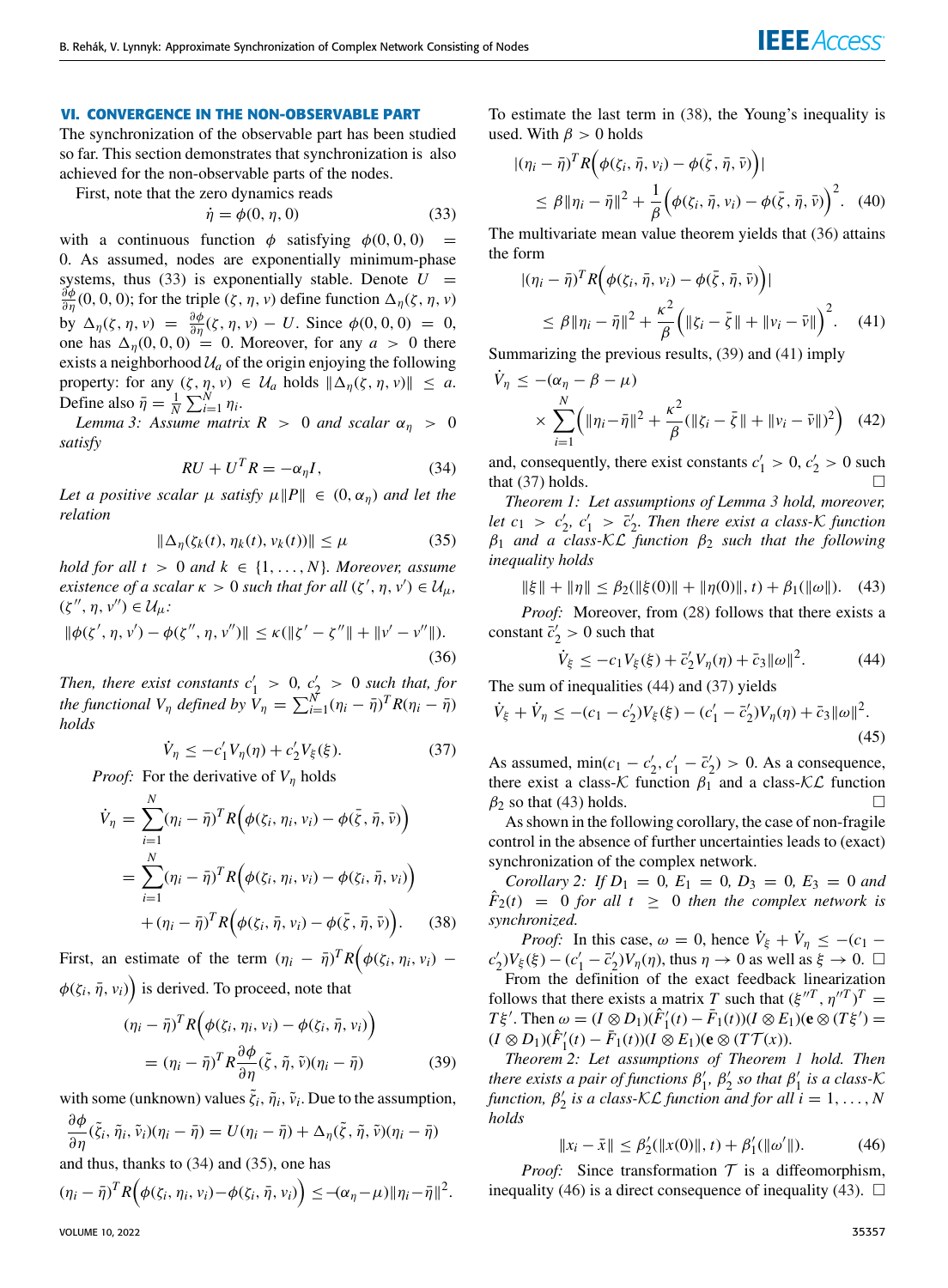

<span id="page-6-0"></span>**FIGURE 1.** Ring topology of the directed complex network consist of ten nodes. Example 1.

#### **VII. EXAMPLES**

#### A. EXAMPLE 1 - NON FRAGILE CONTROL

The non-fragile control synchronizes the following complex network composed of 10 nodes. These equations describe each node  $(i = 1, ..., 10)$ 

$$
\dot{x}_{i,1} = (\sin^2 x_{i,1} + x_{i,2})
$$
\n
$$
\dot{x}_{i,2} = 1 - \cos x_{i,1} + u_i,
$$
\n
$$
\dot{x}_{i,3} = -\sin x_{i,3} + x_{i,1},
$$
\n
$$
y = x_1.
$$

The interconnection of nodes is depicted in Figure [1.](#page-6-0) Thus the Laplacian matrix has maximal eigenvalue  $\lambda_M = 4$  and the minimal nonzero eigenvalue  $\lambda_m = 0.382$ .

The feedback linearization of each node in the nominal case yields

$$
\begin{aligned}\n\dot{\xi}_{i,1}'' &= \xi_{i,2}''',\\ \n\dot{\xi}_{i,2}'' &= v_i,\\ \n\dot{\eta}_i'' &= -\sin \eta_i'' + \xi_{i,1}''.\n\end{aligned}
$$

The zero dynamics is  $\dot{\eta} = -\sin \eta$ , hence it is asymptotically stable around the origin. The system is also a minimum-phase system. Moreover, the observable part of the nominal system is  $\dot{\xi}' = \begin{pmatrix} 0 & 1 \\ 0 & 0 \end{pmatrix} \xi + \begin{pmatrix} 0 \\ 1 \end{pmatrix} v.$ 

To define the multiplicative uncertainty  $\Delta_{K,i}$ , assume existence of measurable real-valued functions  $\delta_i$ : [0,  $\infty$ )  $\rightarrow$  $[-1; 1]$ .

The goal is to find matrix  $K$  with the following property: if the control of the *i*th node attains the form  $v_i = \sum_{j=1}^{N} J_{ij}K(1+i)$  $(0.1\delta_i(t))(\xi_j' - \xi_i')$  for *j* denoting the neighboring nodes of *i*, then the approximate synchronization of the complex network is achieved in the presence of any multiplicative uncertainty given in terms of the function  $\delta$ .

Using the inverse transformation, one obtains that, in the nominal case,

$$
u_i = K \sum_j ((x_{j,1} - x_{i,1}, \sin^2 x_{j,1} + x_{j,2})
$$
  
-  $\sin^2 x_{i,1} - x_{i,2})^T$  - 2  $\sin x_{i,1} \cos x_{i,1}$  - (1 - cos x<sub>i,1</sub>).

However, applying this control to the perturbed system yields a discrepancy: the closed-loop reads

$$
\begin{aligned}\n\dot{x}_{i,1} &= (\sin^2 x_{i,1} + x_{i,2}), \\
\dot{x}_{i,2} &= \delta_i(t)(2\sin x_{i,1}\cos x_{i,1} + 1 - \cos x_{i,1}) \\
&\quad + (1 + \delta_i(t))K \sum_j ((x_{j,1}, \sin^2 x_{j,1} + x_{j,2}), \\
\dot{x}_{i,3} &= -\sin x_{i,3} + x_{i,1}.\n\end{aligned}
$$



<span id="page-6-1"></span>**FIGURE 2.** States  $x_{1,1}$ ,  $x_{4,1}$  and  $x_{7,1}$ .

In the transformed coordinates, the observable part obeys the equation

$$
\dot{\xi}_{i,1}'' = \xi_{i,2}''
$$
\n
$$
\dot{\xi}_{i,2}'' = \sum_{j} K(\xi_j'' - \xi_i'') + \delta_i(t) \sum_{j} K(\xi_j'' - \xi_i'')
$$
\n
$$
+ \delta(t) (2 \sin \xi_{i,1}'' \cos \xi_{i,1}'' + 1 - \cos \xi_{i,1}'').
$$

Note that  $|2 \sin s \cos s + 1 - \cos s| \leq 3s$ . If one chooses matrices *D*, *E* as  $D = (0, 1)^T$ ,  $E = (0.3, 0)$  and  $F_i(t) =$  $\delta(t)$ (2 sin  $\xi'_{i,1}$  cos  $\xi'_{i,1}$  + 1 – cos  $\xi'_{i,1}$ ), one has, with the above bounds on the uncertainty  $\delta_i$ ,  $||F_i(t)|| \leq 1$ . Similarly, choosing  $D_k = (0, 2)^T$  and  $E_k = 0.2$  and  $F_{k,i}(t) = \delta_i(t)$ , one has  $||(L ⊗ I)F<sub>k</sub>(t)|| ≤ 1.$ 

The algorithm from Sec. [IV](#page-3-5) yields

 $K = (-20.9456, -16.7688).$ 

The system was simulated, the control gain was perturbed - it was multiplied with a random signal with uniform distribution in the interval  $[-0.1, 0.1]$ .

Fig. [2](#page-6-1) shows the state  $x_{1,1}$  (the blue line),  $x_{4,1}$  (the red line) and *x*7,<sup>1</sup> (the green line). For the sake of clarity of the figure, the state of the remaining nodes were not plotted here. Moreover, Fig. [3](#page-7-0) and Fig. [4](#page-7-1) illustrates the states  $x_{1,2}$ ,  $x_{4,2}$  and  $x_{7,2}$  and  $x_{1,3}$ ,  $x_{4,3}$  and  $x_{7,3}$ . The meaning of the line colors is as in Fig. [2.](#page-6-1) Finally, the norm of the synchronization error (the norm of the disagreement vector) is depicted in Fig. [5.](#page-7-2) In this simulations, we can see that this norm decreases in time. This, in turn, means the behavior of all nodes of the complex network is identical. To sum up, despite the perturbations in the control gain, the system is synchronized.

## B. EXAMPLE 2 - ROBUST CONTROL OF A NETWORK OF UNDERACTUATED SYSTEMS

The network of 6 interconnected underactuated systems each of them is a pendulum on a cart - is studied here. The system is thoroughly described in [40]. Hence the description is kept relatively brief here.

The interconnection of the nodes is shown in Fig. [6.](#page-7-3)

After application of the exact feedback linearization, we can see that the *i*th node is governed by the following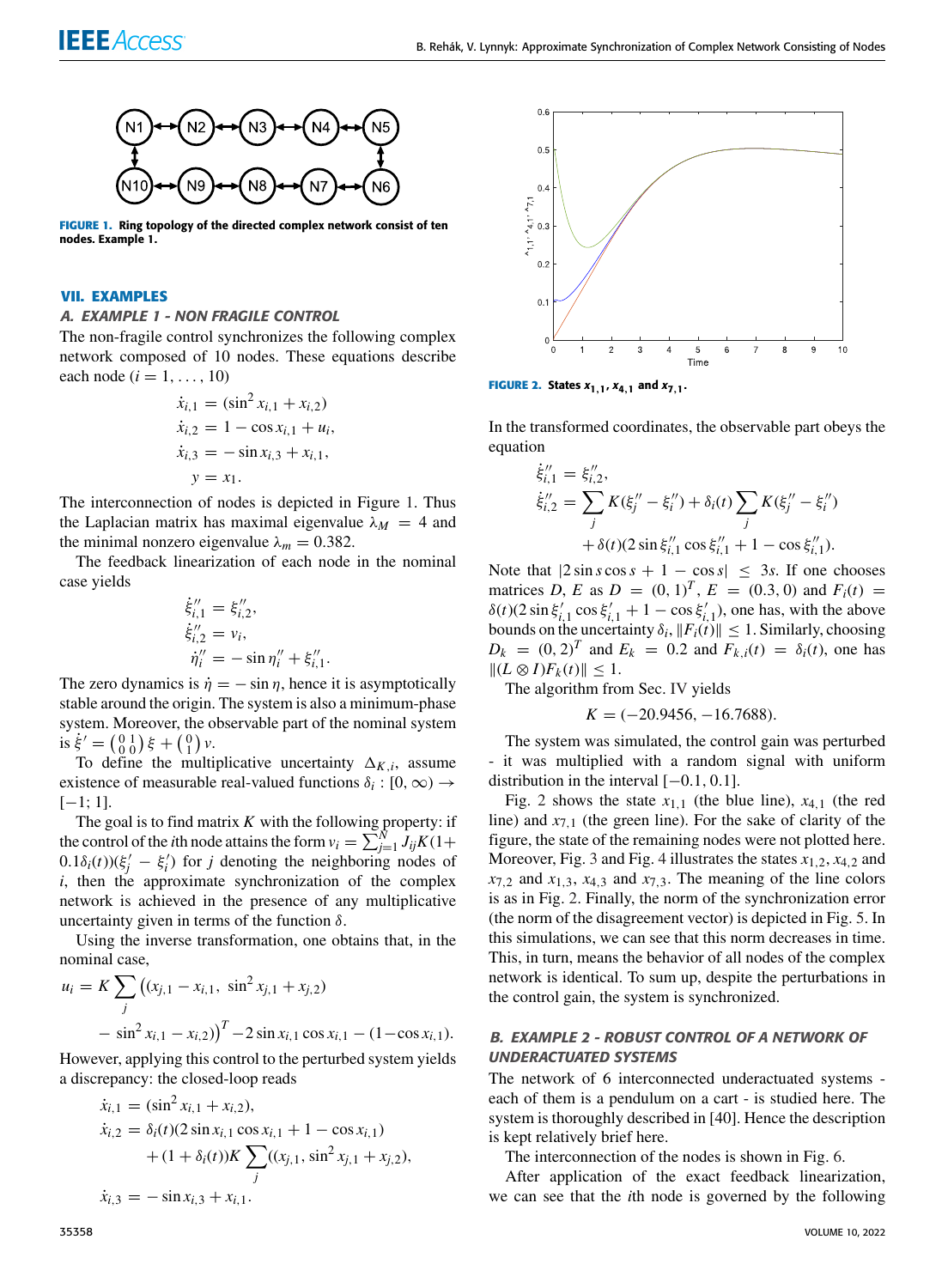



<span id="page-7-0"></span>

**FIGURE 4.** States  $x_{1,3}$ ,  $x_{4,3}$  and  $x_{7,3}$ .

<span id="page-7-1"></span>

<span id="page-7-2"></span>**FIGURE 5.** Norm of the Synchronization Error.



<span id="page-7-3"></span>**FIGURE 6.** Ring topology of the directed complex network consisting of six nodes. Example 2.

equations

$$
\ddot{x}_i = u_i,\tag{47}
$$



**FIGURE 7.** States  $x_1$ ,  $x_3$  and  $x_5$ .

<span id="page-7-4"></span>

**FIGURE 8.** States  $\theta_1$ ,  $\theta_3$  and  $\theta_5$ .

<span id="page-7-5"></span>

<span id="page-7-6"></span>

$$
\ddot{\theta}_i = \frac{g}{l} \sin \theta_i - \frac{1}{l} \cos \theta u_i \tag{48}
$$

where  $x_i$  is the position of the cart of the *i*th node,  $\theta_i$  is the angle of the pendulum, *l* is the length of the pendulum, *g* is the gravity acceleration (these parameters are equal for all nodes), and  $u_i$  is the control input.

To find the control, define the output as

$$
y_i = x_i + k_1 \sin \theta_i \tag{49}
$$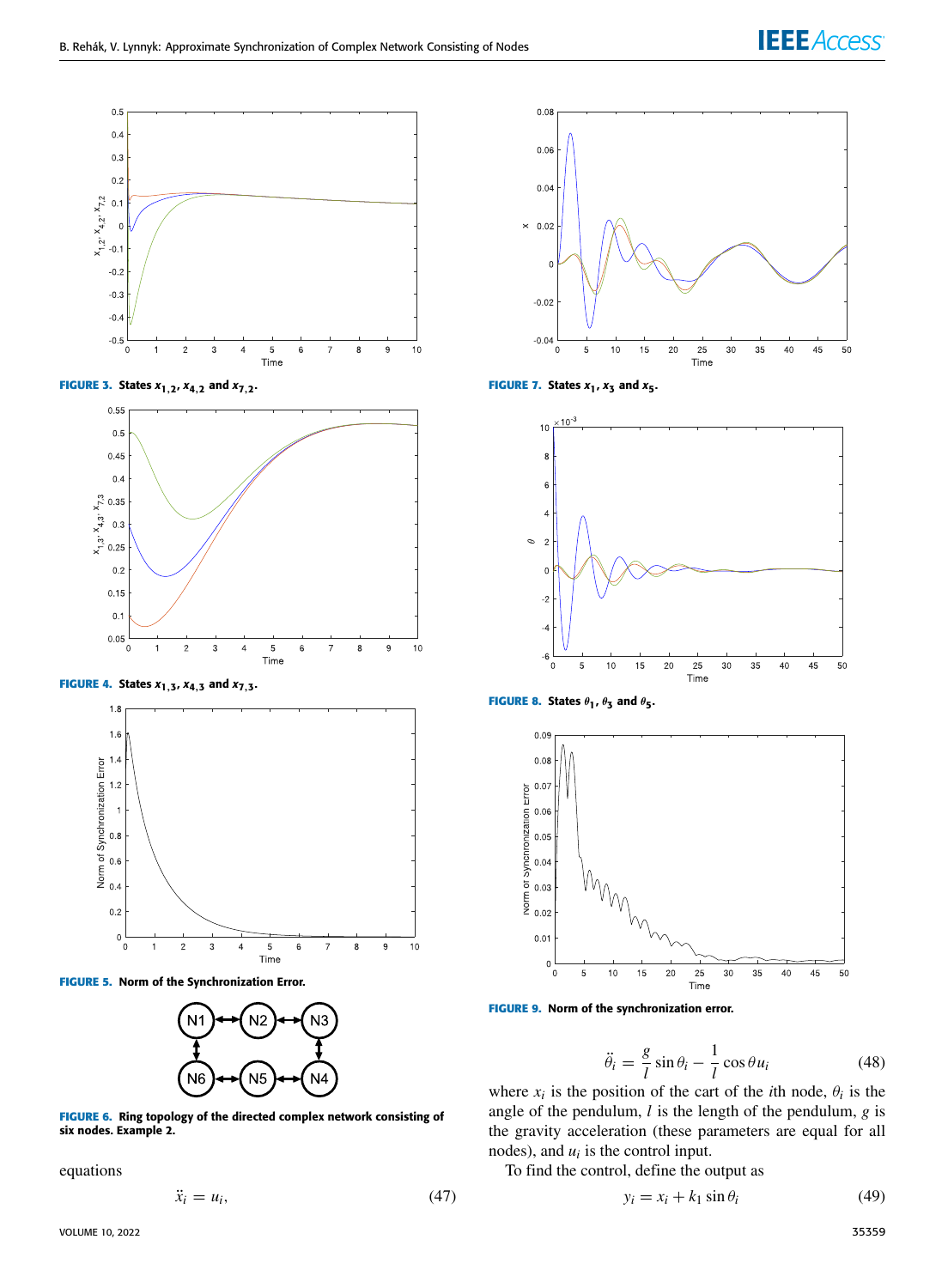

**FIGURE 10.** States  $x_1$ ,  $x_3$  and  $x_5$ .

<span id="page-8-0"></span>

**FIGURE 11.** States  $\theta_1$ ,  $\theta_3$  and  $\theta_5$ .



<span id="page-8-1"></span>**FIGURE 12.** Norm of the synchronization error.

with  $k_1 = 2$  in our example (this parameter being identical for all nodes). To achieve the minimum-phase property, [40] shows that the term

$$
u_i = k_2 \frac{\dot{\theta}_i \cos \theta_i}{\frac{k_1}{l} \cos^2 \theta_i - 1}
$$
 (50)

can be added, in our case,  $k_2$  = 20 was chosen (again, this parameter is equal for all nodes). The relation between the control signal  $u_i$  that is fed into the system and the transformed control input *v<sup>i</sup>* is

$$
u_i = \frac{1}{\frac{k_1}{l}\cos^2\theta_i - 1}
$$
  
 
$$
\times \left(v_i + k_1\sin\theta_i(\frac{g}{l}\cos\theta_i - \dot{\theta}_i^2) + k_2\dot{\theta}_i\cos\theta_i\right).
$$
 (51)

The signal  $v_i$  is obtained by

$$
v_i = k_3(\dot{x}_i + k_1\dot{\theta}_i\cos\theta_i + k_2\sin\theta_i) + k_4(x_i + k_1\sin\theta_i + k_2\int_0^t \sin\theta_i(s)ds.
$$

The algorithm presented here gives  $k_3 = 7.27$ ,  $k_4 = 13.07$ . This control enables to stabilize the vertical position of the pendulum and the position of the cart.

In the numerical simulations, a sinusoidal signal acting as a disturbance was added to the first node.

Figures [7](#page-7-4) and [8](#page-7-5) show the behavior of the network if all nodes are equal. In Fig. [7,](#page-7-4) the blue, red, and green lines illustrate the position of the cart of the first, third, and fifth nodes, respectively. Analogous meaning of the line colors is used in Fig. [8](#page-7-5) where the angle of the pendulum  $\theta$  is shown. The norm of the synchronization error in the entire network is depicted in Fig. [9.](#page-7-6)

Another set of experiments was conducted with a network consisting of 6 nodes where the first, third, and sixth nodes were perturbed - their length was reduced to one-half. The results are shown in Figs. [10-](#page-8-0)[12,](#page-8-1) showing the position of the cart, the angle of the pendulum, and the overall synchronization error of the first, third and fifth node again. The synchronizing control designed using the robust control tools is still capable of achieving synchronization. However, one can see that the error is significantly larger here.

#### **VIII. CONCLUSION**

An algorithm for synchronization of a complex network with nonlinear identical nodes was derived. The proposed control law is robust against uncertainties in the nodes and non-fragile - it can tolerate certain changes of the control gain. The algorithm for the design of this control can be separated into two parts: the exact feedback linearization of the nodes with subsequent design of a robust control for the linearized system. If the nodes are not admitting the full exact feedback linearization but are minimum-phase systems, the proposed approach is also applicable to these systems, yielding synchronization of all states of all nodes. Two examples illustrate the results.

#### **APPENDIX A**

## **DESCRIPTOR APPROACH FOR UNCERTAIN SYSTEMS**

This part investigates properties of the descriptor approach based control design for uncertain systems. The structure of the auxiliary system is tailored to fit the structure of the complex network investigated in the previous part of the paper. Consider the ν-dimensional system

<span id="page-8-2"></span>
$$
\dot{x}' = (A' + B'K + D'F'(t)E' + \bar{D}'\bar{F}'(t)\bar{E}'K')x \n+ \bar{D}'\bar{F}'(t)\bar{E}'w' + w'', \ x'(0) = x'_0.
$$
\n(52)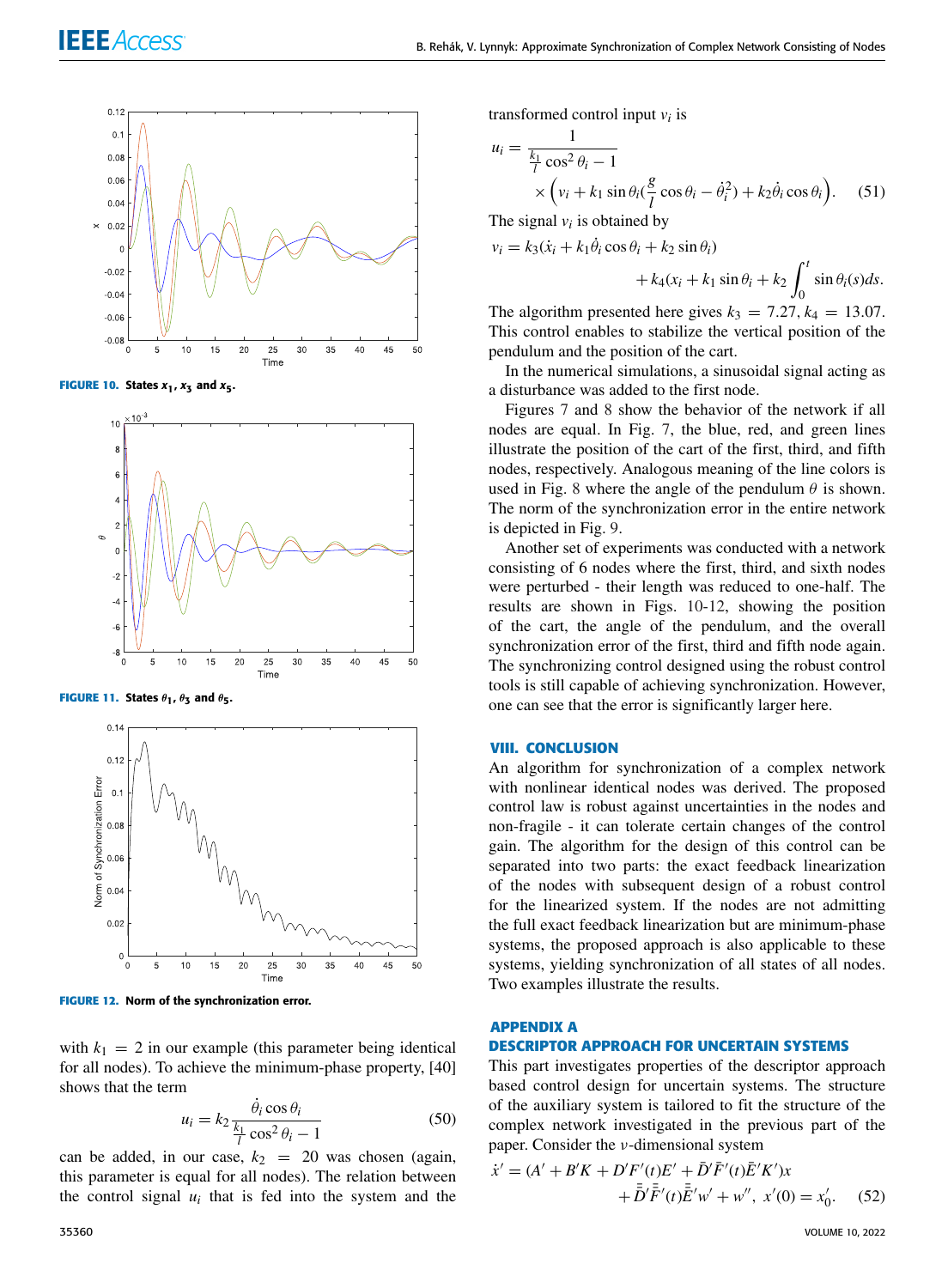where  $F'$ ,  $\bar{F}'$ ,  $\bar{F}'$  are measurable matrix-valued functions defined on  $[0, \infty)$  such that for all  $t \in [0, \infty)$  holds  $||F'(t)|| \le$ 1,  $\|\bar{F}'(t)\| \le 1$ ,  $\|\bar{F}'(t)\| \le 1$  and *w'*, *w''* are disturbances.

In the following lemma, it is demonstrated how negative definiteness of matrix  $\Sigma$  defined in [\(27\)](#page-4-2) allows finding bounds on the solution in the presence of disturbances.

<span id="page-9-0"></span>*Lemma 4: Consider system* [\(52\)](#page-8-2), let  $\alpha > 0$  be given. *Assume there exist matrices*  $\overline{P} = \overline{P}^T$ ,  $\overline{P} > 0$ , Q nonsingular *and Y and positive scalars*  $\gamma_j$ ,  $j = 1, \ldots, 5$  *and*  $\varepsilon$  *such that*  $\Sigma(A', B', D', E', \bar{D}', \bar{E}', \bar{D}', Y, \bar{P}, Q, \gamma_1, \gamma_2, \gamma_3, \gamma_4, \gamma_5, \varepsilon)$  < 0*. Then, if*  $V = x^{T} \bar{P} x'$ , one has  $\dot{V} \le -\alpha ||x'||^{2} + \gamma_{5}(1 + \alpha)$  $\varepsilon$ )( $w^{\prime T} \bar{\vec{E}}^{\prime T} \bar{\vec{E}}^{\prime} w^{\prime} + w^{\prime \prime T} w^{\prime \prime}$ ).

*Proof:* First, define matrix  $\Omega$  as

$$
\Omega = \begin{pmatrix} \omega_{11} & \omega_{12} \\ * & \omega_{22} \end{pmatrix}
$$

with

$$
\omega_{11} = W^{T}(A' + B'K') + (A' + B'K')^{T}W
$$
  
+  $\gamma_{1}W^{T}D'D'^{T}W + \frac{1}{\gamma_{1}}E'^{T}E' + \gamma_{2}W^{T}\bar{D}'\bar{D}'^{T}W$   
+  $\frac{1}{\gamma_{2}}K'^{T}\bar{E}^{T}\bar{E}'K' + \frac{\varepsilon}{\gamma_{3}}E'^{T}E' + \frac{\varepsilon}{\gamma_{4}}K'^{T}\bar{E}'^{T}\bar{E}'K'$   
+  $\frac{1}{\gamma_{5}}W^{T}\bar{D}'\bar{D}'^{T}W + \frac{1}{\gamma_{5}}W^{T}W + \alpha I_{n},$   
 $\omega_{12} = P - W^{T} + \varepsilon (A' + B'K')^{T}W,$   
 $\omega_{22} = \varepsilon (-W - W^{T} + \gamma_{3}W^{T}D'D'^{T}W + \gamma_{4}W^{T}\bar{D}'\bar{D}'^{T}W$   
+  $\frac{1}{\gamma_{5}}W^{T}\bar{D}'\bar{D}'^{T}W + \frac{1}{\gamma_{5}}W^{T}W).$ 

The descriptor approach is used. This yields, using the Young's inequality, for positive scalars γ*<sup>i</sup>*

$$
\dot{V} = 2\dot{x}'^T P x' + (x'^T W^T + \varepsilon \dot{x}'^T W^T) \n\times (-\dot{x}' + (A' + B'K' + D'F'(t)E' + \bar{D}'\bar{F}'(t)\bar{E}'K')x \n+ \bar{D}'\bar{F}'(t)\bar{E}'w' + w'') \leq 2\dot{x}'^T P x' \n\t\t\t+ (x'^T W^T + \varepsilon \dot{x}'^T W^T)(-\dot{x}' + (A' + B'K')x') \n\t\t\t+ x'^T (\gamma_1 W^T D'D'^T W + \frac{1}{\gamma_1} E'^T E' + \gamma_2 W^T \bar{D}' \bar{D}'^T W \n\t\t+ \frac{1}{\gamma_2} K'^T \bar{E}'^T \bar{E}' K' + \frac{\varepsilon}{\gamma_3} E'^T E' + \frac{\varepsilon}{\gamma_4} K'^T \bar{E}'^T \bar{E}' K' \n\t\t+ \frac{1}{\gamma_5} W^T \bar{D}' \bar{D}'^T W + W^T W) x' + \varepsilon \dot{x}'^T (\gamma_3 W^T D'D'^T W \n\t\t+ \gamma_4 W^T \bar{D}' \bar{D}'^T W + \frac{1}{\gamma_5} W^T \bar{D}' \bar{D}^T W + W^T W) \dot{x} \n\t\t+ \gamma_5 (1+\varepsilon)(w'^T \bar{E}'^T \bar{E}'w' + w''^T w'') \leq (x'^T, \dot{x}'^T) \Omega \begin{pmatrix} x' \\ \dot{x}' \end{pmatrix} \n- \alpha ||x'||^2 + \gamma_5 (1+\varepsilon)(w'^T \bar{E}'^T \bar{E}'w' + w''^T w'').
$$

Since matrix *W* is assumed to be nonsingular, one can define matries  $Q = W^{-1}$ ,  $Y = K'Q$ ,  $\bar{P} =$  $Q^T P Q$  and  $\Sigma' = \text{diag}(Q^T, Q^T) \Omega \text{diag}(Q, Q)$ . Apparently,  $\Omega$  < 0 if and only if  $\Sigma'$  < 0. Then, applying Schur complement seven times, one yields matrix  $\Sigma(A)$ , *B*<sup> $\prime$ </sup>, *D*<sup> $\prime$ </sup>, *E*<sup> $\prime$ </sup>,  $\bar{D}$ <sup> $\prime$ </sup>,  $\bar{D}$ <sup> $\prime$ </sup>,  $\bar{Y}$ ,  $\bar{P}$ ,  $Q$ ,  $\gamma_1$ ,  $\gamma_2$ ,  $\gamma_3$ ,  $\gamma_4$ ,  $\gamma_5$ ,  $\varepsilon$ ). Due to the properties of the Schur complement,  $\Sigma(A', B', D',$ 

 $E', \bar{D}', \bar{E}', \bar{\bar{D}}', Y, \bar{P}, Q, \gamma_1, \gamma_2, \gamma_3, \gamma_4, \gamma_5, \varepsilon) < 0$  if and only if  $\Sigma' < 0$ . This completes the proof.

# **APPENDIX B**

# **PRACTICAL SYNCHRONIZATION OF A COMPLEX NETWORK SYSTEM COMPOSED OF IDENTICAL NODES**

Consider the disagreement dynamics [\(26\)](#page-4-0).

To state the final result of the appendix, the following notation will be helpful.

$$
\Sigma_i = \Sigma(A, B, D_1, E_1, D_2, \overline{E}, D_3, d_iY, \overline{P}, Q,
$$
  
\n
$$
\gamma_1, \gamma_2, \gamma_3, \gamma_4, \gamma_5, \varepsilon),
$$
  
\n
$$
\Sigma_{\Delta} = \Sigma(I \otimes A, I \otimes B, I \otimes D_1, I \otimes E_1, I \otimes D_2, I \otimes \overline{E},
$$
  
\n
$$
I \otimes D_3, \Delta \otimes Y, I \otimes \overline{P}, I \otimes Q, \gamma_1, \gamma_2, \gamma_3, \gamma_4, \gamma_5, \varepsilon),
$$
  
\n
$$
\Sigma_L = \Sigma(I \otimes A, I \otimes B, I \otimes D_1, I \otimes E_1, I \otimes D_2, I \otimes \overline{E},
$$
  
\n
$$
I \otimes D_3, L \otimes Y, I \otimes \overline{P}, I \otimes Q, \gamma_1, \gamma_2, \gamma_3, \gamma_4, \gamma_5, \varepsilon),
$$

*Lemma 5: Let there exist matrices*  $\bar{P} > 0$ , Q nonsingular *and Y* and positive scalars  $\alpha$ ,  $\gamma_j$ ,  $j = 1, \ldots, 5$  and  $\varepsilon$  so that  $\Sigma_1$  < 0 and  $\Sigma_{N-1}$  < 0. Then, with  $K = YQ^{-1}$ , there exist *constants*  $q_1 > 0$ ,  $q_2 > 0$  *such that* 

$$
\dot{V}(\xi) \le -\alpha \|\xi\|^2 + q_1 \|\eta\|^2 + q_2 \|\omega\|^2. \tag{53}
$$

*Proof:* Obviously, LMIs  $\Sigma_1 < 0$  and  $\Sigma_{N-1} < 0$  imply  $\Sigma_k$  < 0 for all  $k = 1, ..., N - 1$ . Let also  $d_N = 0$ . Then, there exists a permutation matrix  $\Pi$  such that

$$
\Sigma_D = \Pi^T \text{diag}(\Sigma_1, \ldots, \Sigma_{N-1}) \Pi.
$$

Clearly, this implies  $\Sigma_{\Lambda} < 0$ ; hence also, thanks to properties of the Kronecker product,

$$
\Sigma_L = \text{diag}(I \otimes T, I \otimes T, I) \text{diag}(\Sigma_{\Delta}, \Sigma_N)
$$
  
 
$$
\times \text{diag}(I \otimes T^T, I_N \otimes T^T, I) < 0
$$
  
If the functional V is defined as  $V(\varepsilon) = \varepsilon^T (I \otimes O^{-T} \bar{P} O^{-1}) \varepsilon$ 

If the functional *V* is defined as  $V(\xi) = \xi^T (I \otimes Q^{-T} \overline{P} Q^{-1}) \xi$ , then according to the Lemma [4,](#page-9-0)  $\dot{V}(\xi) \le -\alpha ||\xi||^2 + \gamma_5(1 +$  $\varepsilon$ )( $\eta^T (I \otimes E_3^T E_3) \eta + \omega^T \omega$ ). Then, set  $q_1 = \gamma_5 (1 + \varepsilon) || (I \otimes$ *E*<sub>3</sub><sup>T</sup> *E*<sub>3</sub>|| and *q*<sub>2</sub> =  $\gamma$ <sub>5</sub>(1 +  $\varepsilon$ ).

#### **REFERENCES**

- [1] G. Chen, X. Wang, and X. Li, *Fundamentals of Complex Networks: Models, Structures and Dynamics*. Hoboken, NJ, USA: Wiley, 2014.
- [2] S. Čelikovský, V. Lynnyk, and G. Chen, ''Robust synchronization of a class of chaotic networks,'' *J. Franklin Inst.*, vol. 350, no. 10, pp. 2936–2948, Dec. 2013.
- [3] V. Lynnyk, B. Rehak, and S. Čelikovský, ''On applicability of auxiliary system approach in complex network with ring topology,'' *Cybern. Phys.*, vol. 8, no. 3, pp. 143–152, Nov. 2019.
- [4] S. Boccaletti, A. Pisarchik, G. Charo, and A. Amann, *Synchronization— From Coupled Systems to Complex Networks*. Cambridge, U.K.: Cambridge Univ. Press, 2018.
- [5] L. M. Pecora and T. L. Carroll, ''Synchronization in chaotic systems,'' *Phys. Rev. Lett.*, vol. 64, no. 8, pp. 821–824, 1990.
- [6] S. Čelikovský, V. Lynnyk, and G. Chen, ''Robust structural synchronization in dynamical complex networks,'' in *Proc. IFAC Symp. Nonlinear Control Syst.*, 2007, pp. 289–294.
- [7] C. W. Wu, ''Synchronization in networks of nonlinear dynamical systems coupled via a directed graph,'' *Nonlinearity*, vol. 18, no. 3, pp. 1057–1064, May 2005.
- [8] S. Čelikovský, V. Lynnyk, and M. Sebek, ''Observer-based chaos synchronization in the generalized chaotic Lorenz systems and its application to secure encryption,'' in *Proc. 45th IEEE Conf. Decis. Control*, Dec. 2006, pp. 3783–3788.